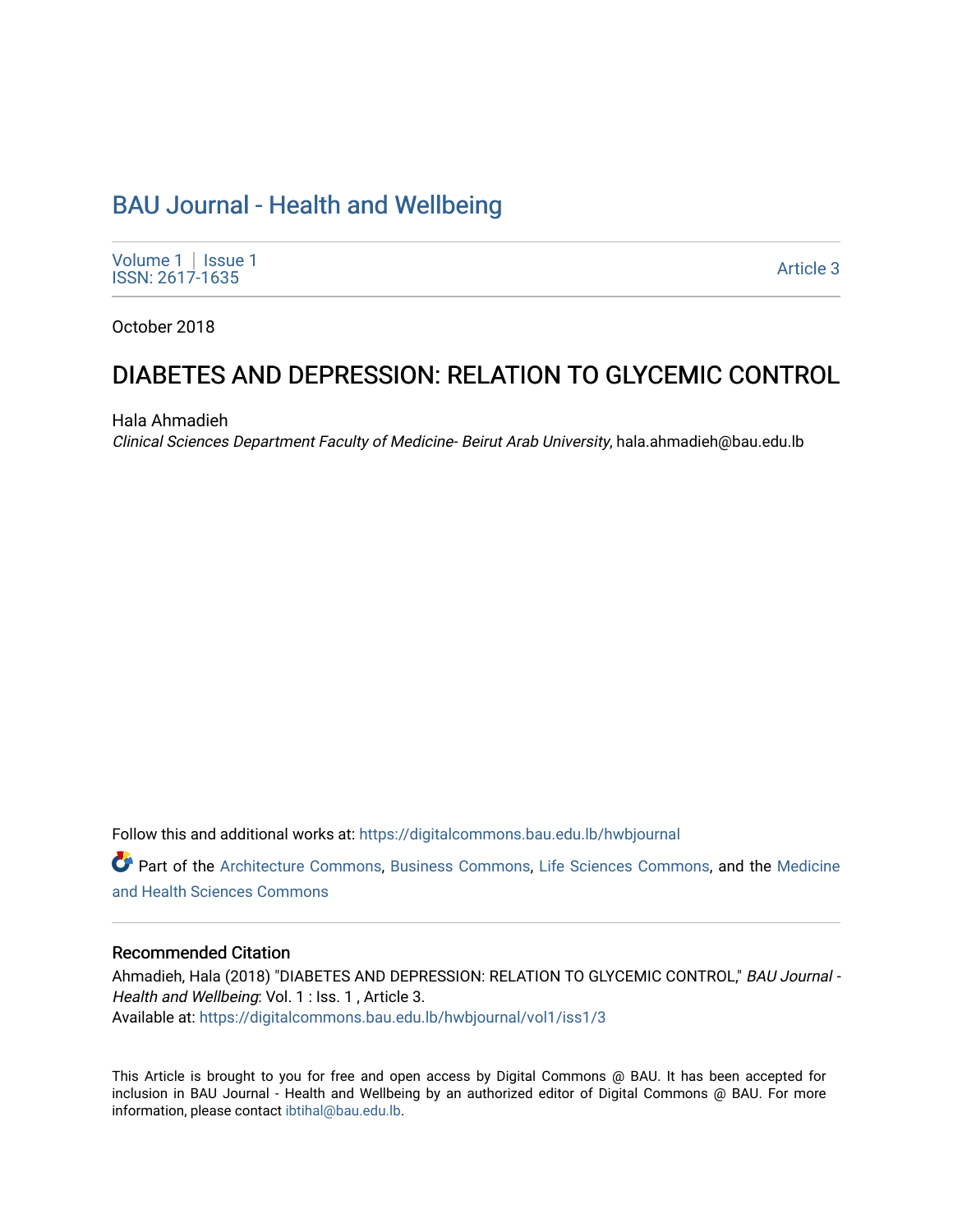## DIABETES AND DEPRESSION: RELATION TO GLYCEMIC CONTROL

#### Abstract

Diabetes mellitus is a worldwide highly prevalent chronic metabolic disorder, characterized by hyperglycemia, and is associated with significant complications, including the microvascular complications such as neuropathy, retinopathy and nephropathy and the macrovascular complications such as cardiovascular, cerebrovascular disease and peripheral vascular disease, thus leading to significant morbidity and mortality. Patients with diabetes were found to be 1.4-3 times more likely to suffer from comorbid depression when compared to non-diabetics, and depression in diabetes is usually persistent and/or recurrent. Depression was found to be increased among patients with type I and type II diabetes mellitus, which have higher glycosylated hemoglobin. Association was also found between diabetic complications and depression, and this relation is bidirectional since depression might be linked to poor glycemic control and complications lead to negative impact on patients' physical and mental health and leads to worse quality of life, thus fostering the development of depression. The presence of depression by itself was found to be associated with significant negative impact in their diabetes self-care and having proper glycemic control, and led to worse health outcomes and quality of life. Thus, American Diabetes Association currently recommends that patients with diabetes mellitus, especially those with poor glycemic control, should be screened for depression.

#### Keywords

Diabetes mellitus, depression, glycaemia, complications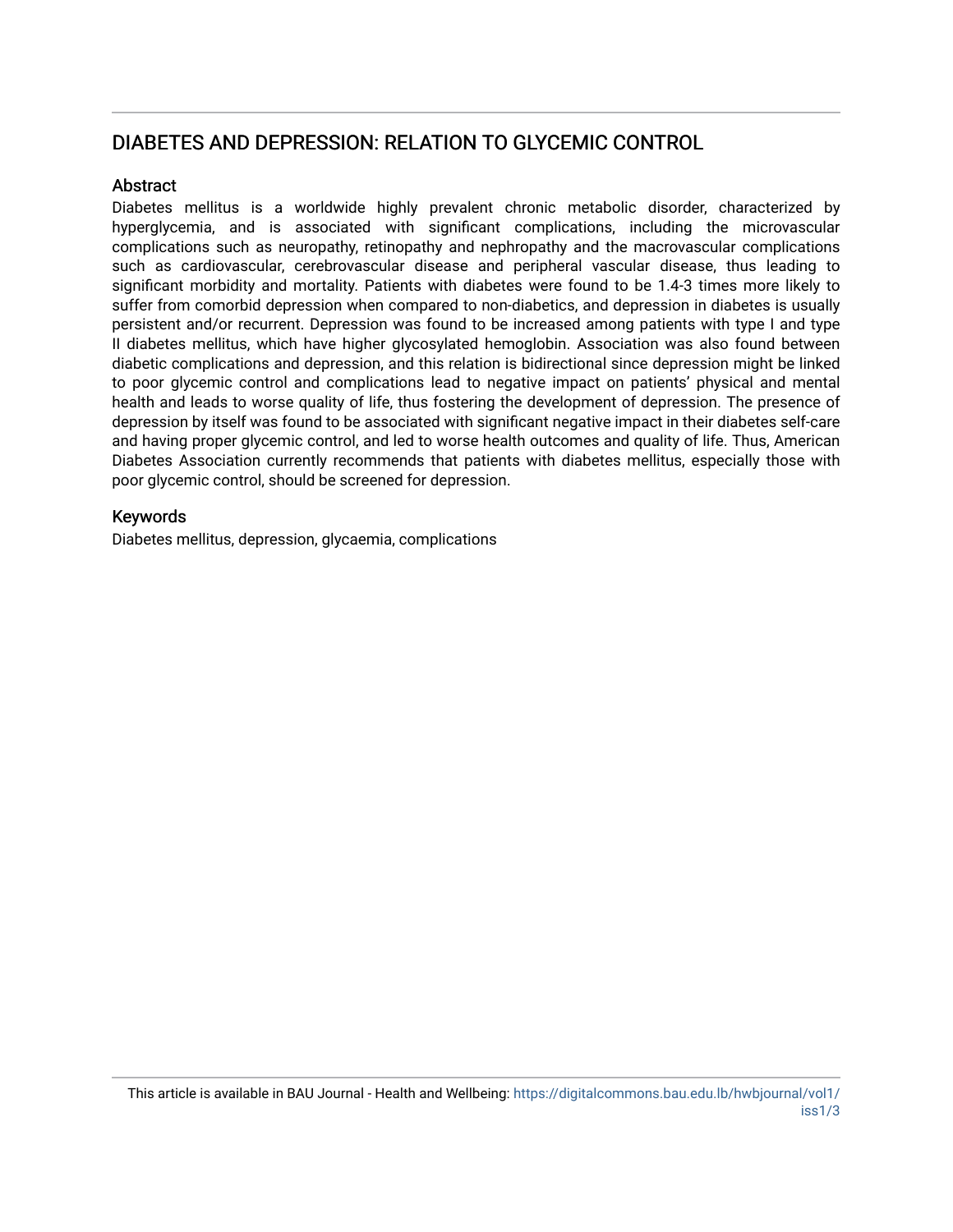### **DIABETES AND DEPRESSION: RELATION TO GLYCEMIC CONTROL**

#### *H. Ahmadieh*<sup>1</sup>

#### **ABSTRACT**

*Diabetes mellitus is a worldwide highly prevalent chronic metabolic disorder, characterized by hyperglycemia, and is associated with significant complications, including the microvascular complications such as neuropathy, retinopathy and nephropathy and the macrovascular complications such as cardiovascular, cerebrovascular disease and peripheral vascular disease, thus leading to significant morbidity and mortality. Patients with diabetes were found to be 1.4-3 times more likely to suffer from comorbid depression when compared to non-diabetics, and depression in diabetes is usually persistent and/or recurrent. Depression was found to be increased among patients with type I and type II diabetes mellitus, which have higher glycosylated hemoglobin. Association was also found between diabetic complications and depression, and this relation is bidirectional since depression might be linked to poor glycemic control and complications lead to negative impact on patients' physical and mental health and leads to worse quality of life, thus fostering the development of depression. The presence of depression by itself was found to be associated with significant negative impact in their diabetes self-care and having proper glycemic control, and led to worse health outcomes and quality of life. Thus, American Diabetes Association currently recommends that patients with diabetes mellitus, especially those with poor glycemic control, should be screened for depression.* 

#### **KEYWORDS**

Diabetes mellitus, depression, glycaemia, complications

### **1. INTRODUCTION**

Diabetes mellitus (DM), which is a major public health concern, is known to be increasing worldwide, where the estimated number of patients with diabetes was 382 million in 2013; and this number is further expected to increase to 592 million by the year 2035 (American Diabetes Association, 2013). Diabetes mellitus is a chronic disease, characterized by hyperglycemia, resulting from impairment in insulin secretion, or defects in insulin action, or combination of both. Diabetes is further categorized into three major types: Type 1 diabetes mellitus (T1D), characterized by insulin deficiency, secondary to autoimmune destruction of insulin-producing pancreatic B cells (Gorsuch, 1981, Knip, 2008), Type 2 DM (T2D), characterized by resistance to insulin action, and incapability of Beta cells to secrete sufficient amounts of insulin (Scheen 2003), and Gestational diabetes (GDM), also known as diabetes of pregnancy, caused partly by the hormones which are released from the placenta and partly by obesity and other pregnancy related factors that are not fully understood (Kampmann 2015). Depression is also one of the chronic, commonly diagnosed mental disorders, among adults, that leads to significant personal and interpersonal suffering along with its societal impact, and thus is considered to be a major public health concern (Johnson, 1992). As described in the Diagnostic and Statistical Manual of Mental Disorders, 5th edition (DSM- V), major depressive disorder (MDD) is the presence of depressed mood (dysphoria) along with loss of interest in activities that used to be pleasurable in the past (anhedonia) for at least two weeks duration. These are usually accompanied by at least four of the following manifestations, such as, changes in sleep patterns, appetite or weight, altered psychomotor

 $\overline{a}$ 

<sup>1</sup> Hala Ahmadieh

Senior Lecturer Clinical Sciences Department Faculty of Medicine- Beirut Arab University, Email[:hala.ahmadieh@bau.edu.lb](mailto:hala.ahmadieh@bau.edu.lb)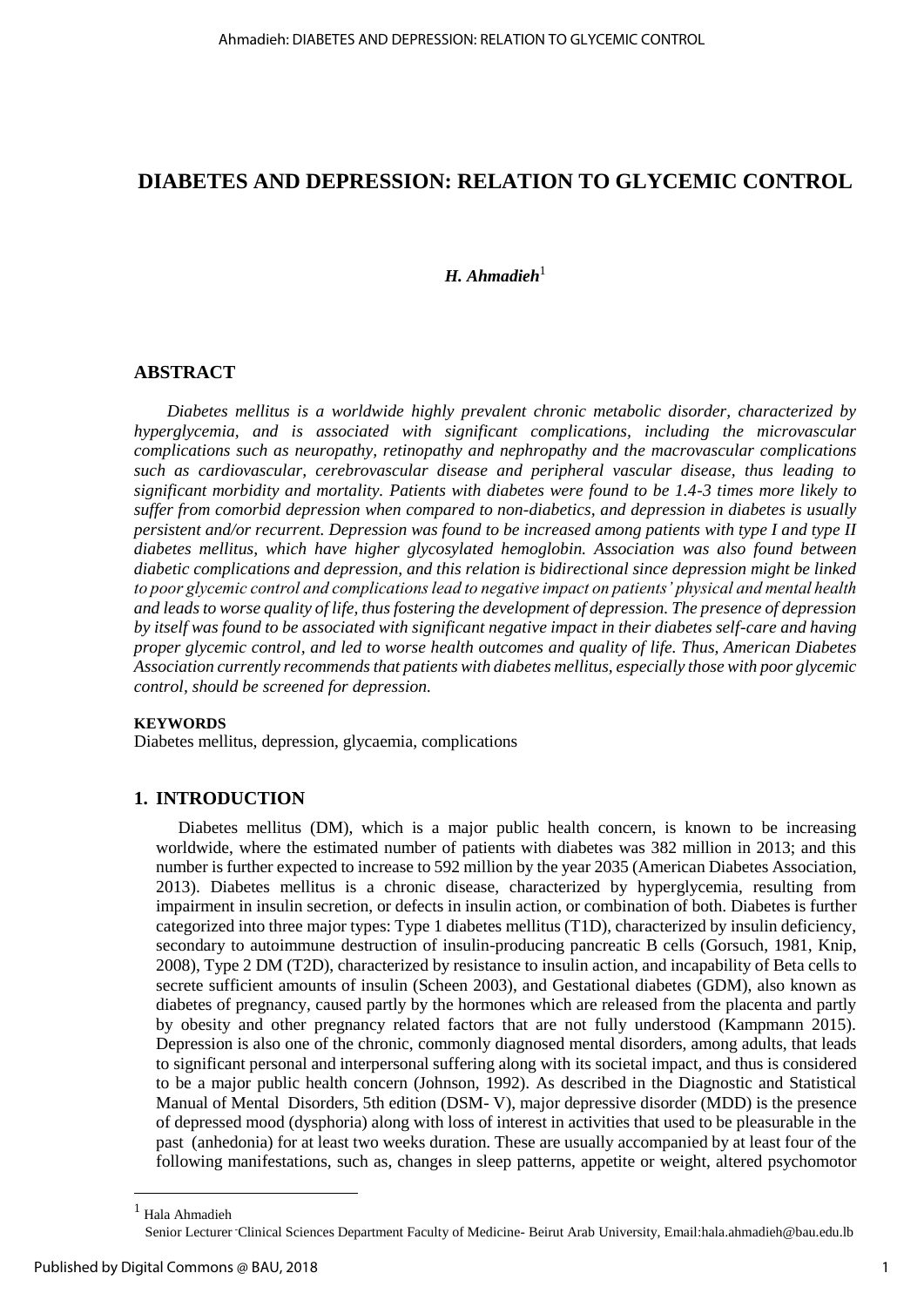activity, feelings of worthlessness or guilt, difficulty in concentration or making decisions, and recurrent thoughts of death or suicidal ideation (American Psychiatric Association 2013). There are different theories trying to explain the pathophysiology of depression. Different structural and functional studies have shown that there are abnormalities in the brain areas which are normally responsible for mood regulation, reward response and executive functions in patients with depression. In addition, chronic stress and the increased activity of the hypothalamic pituitary adrenal axis results in high cortisol levels and this has been hypothesized to also play an important role in the incidence of depression and the recurrence of depression even after its complete remission. Genetic factors also play a role despite the fact that no single gene polymorphism was identified but genetic factors do make a person predisposed to depression under stressful environmental factors. In addition, dysfunction in the serotonergic system was found to be implicated in mood and anxiety disorders. Furthermore, group of patients have been reported to have low levels of 5-hydroxyindoleacetic acid (5-HIAA) a metabolite of 5-Hydroxy-Tryptophane in the cerebrospinal fluid (CSF), and this has been linked to aggressive behavior and increased suicidal intent and impulsivity. Recently, it was mentioned that depression is an inflammatory disorder, since many pro-inflammatory marker levels were found to be elevated in depressed patients. Moreover, significant atrophy was observed in certain prefrontal cortical areas and hippocampal area (Fekadu, 2017).

Although the prevalence of mental disorders, in general, in patients with diabetes mellitus is found to be comparable to that of the general population, but an increased prevalence of depressive disorders, have been reported in patients with diabetes mellitus. The aim of this review is to highlight briefly the relationship between depression and diabetes and its relation to glycemic control. In addition, relationship between diabetes complications and depression is highlighted.

#### **2. DEPRESSION AND DIABETES**

In a meta-analyses conducted, including 42 studies, with a total of 20,218 subjects, it was found that diabetes and depression were found to occur together approximately twice as frequently as would be predicted by chance alone, and the odds of depression, in the diabetic group, were twice that of the nondiabetic group (Anderson 2001). It was also found that the prevalence of co-morbid depression was significantly higher in diabetic women (28%) when compared to diabetic men (18%) (Anderson 2001). Another recent meta-analysis including 11 studies, and nearly 50,000 people, who had type 2 diabetes, without depression at baseline, showed that the incidence of depression is 24 % higher in those people with diabetes mellitus (Nouwen 2010). Furthermore, it was found that the combination of diabetes and depression worsened the outcomes of each other, as patients with diabetes, who are depressed, are known to have a worse quality of life, impaired diabetes self-management and reduced life expectancy (Holt, 2012). In children and adolescents, few studies are conducted, about the association of diabetes and depression. However, one of the studies done in children and adolescents suggested that the rates of depression are increased in either type 1 or type 2 diabetes with an overall prevalence rates ranging from 9–26 % (Reynolds, 2011). Thus, epidemiologic studies have consistently demonstrated that there is an association between depression and diabetes and this association is bi-directional (Mezuk 2008, Golden, 2008). An 8-year follow-up study was carried out in Japan, on 2,764 patients, and it was found that patients with moderate to severe depressive symptoms had over 2-fold higher risk of diabetes compared to those who had no depression (Kawakami, 1999).

#### **3. PATHOGENESIS UNDERLYING ASSOCIATION BETWEEN DIABETES AND DEPRESSION**

Many theoretical models were proposed trying to explain the co-morbidity of diabetes and depression and their bi-directional relationship. Depression is known to result in individuals suffering from a demanding stressful chronic physical illness such as diabetes mellitus. Knowledge of the diagnoses of diabetes, its complications and the burden of managing the condition were associated with increased rates of depression, thus suggesting that healthcare professionals may actually play a role in moderating the psychological burden that is often associated with diabetes diagnosis [\(Holt,](https://www.ncbi.nlm.nih.gov/pubmed/?term=Holt%20RI%5BAuthor%5D&cauthor=true&cauthor_uid=24743941) 2014). It is also likely that antidepressants use contributes to diabetes risk, where some case reports and observational studies have shown that there is association between antidepressant medications use and diabetes risk but this relationship was not proved (Barnard, 2013, Bhattacharjee, 2013). Furthermore, hypoglycemia and hyperglycemia may have major effects on brain function, where magnetic resonance imaging (MRI) scanning of brains of people with type 1 diabetes, revealed that the prefrontal glutamateglutamine-gamma-aminobutyric acid levels were actually elevated and these levels usually correlate with mild depressive symptoms (Lyoo, 2009). In addition, it is known that both depression and diabetes are associated with dysfunction of the hypothalamic-pituitary adrenal (HPA) axis, leading to subclinical hypercortisolism and a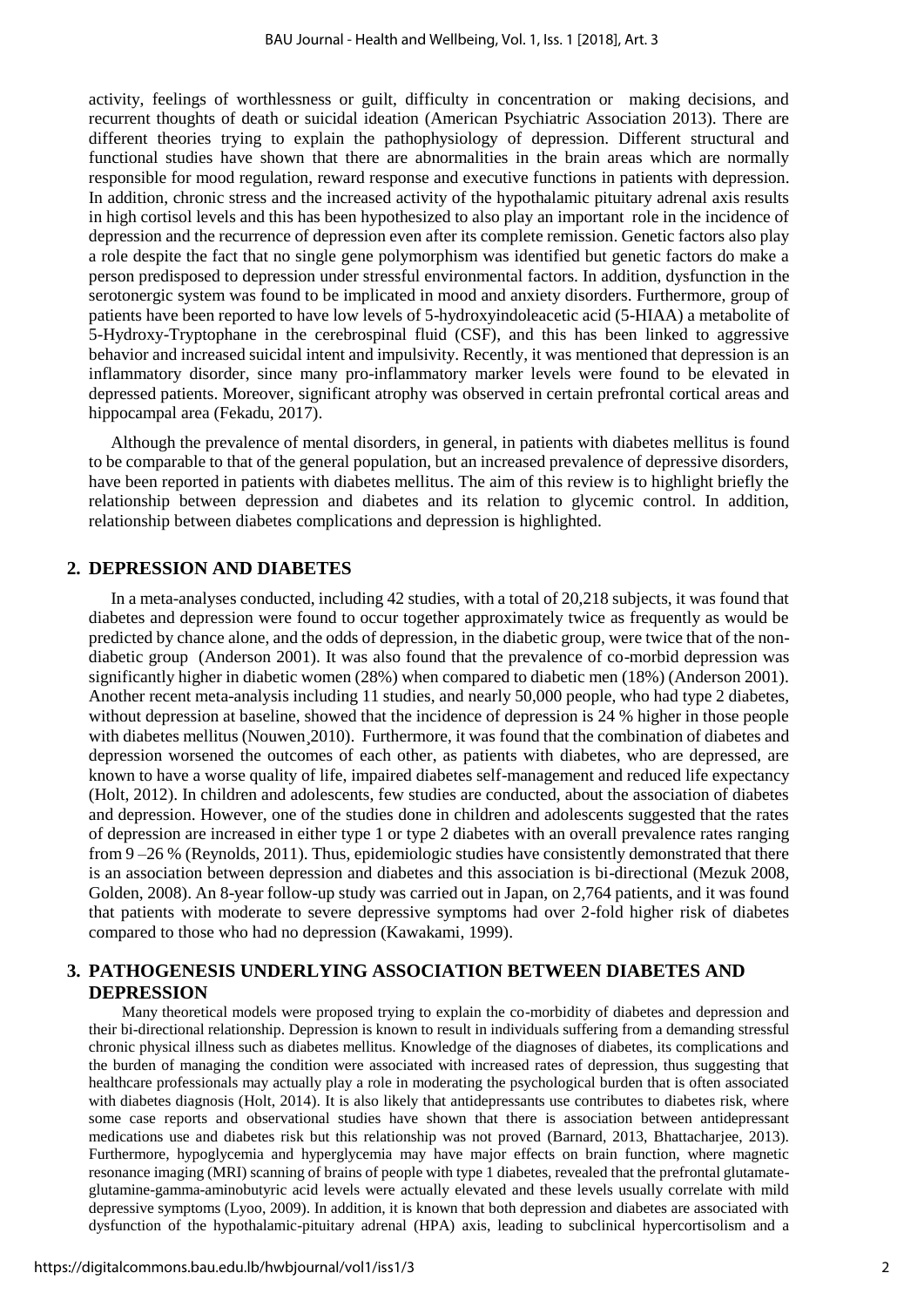blunted diurnal cortisol rhythm with associated increase in inflammation (Champaneri 2010). Another theory proposed that disrupted sleep patterns which are found in people with depression, and the associated poor sleep quality, and altered circadian rhythms, increase resistance to insulin action and hence the risk of type 2 diabetes development (Courtet, 2012, Gangwisch, 2009). Furthermore, chronic inflammation and increased C-reactive protein, TNF-α and pro-inflammatory cytokines, are noted in patients with diabetes and has been implicated in causing depression in humans (Dantzer 2008, Musselman, 2003). Finally, several environmental factors, such as childhood adversity and poverty increase predisposition to both depression and diabetes (de Vet, 2011).

#### **4. RELATIONSHIP BETWEEN DIABETES CONTROL, DIABETIC COMPLICATIONS AND DEPRESSION**

Depression may impair glycemic control through its negative effects on diabetes self-care behaviors, such as, adherence to diet, exercise and medications and the regularly checking of their blood glucose. On the other hand, patients' complications resulting from diabetes, such as nephropathy requiring hemodialysis, or retinopathy and blindness, or neuropathy, often lead to significant impairment in the daily lives of patients with diabetes and this by itself may increase their risk of developing depression. A meta-analysis, including 24 studies, was conducted, and showed that there was a relationship between depression and poor glycemic control among patients with diabetes (Lustman, 2000). Another study tried to investigate the association between major depression and the glycemic control among patients with type 2 diabetes mellitus, and showed that those patients who displayed depression, had a significantly higher levels of glycosylated hemoglobin  $(8.6 \pm 2.0)$ , versus those who did not exhibit a mood disorder (7.5  $\pm$  1.8) (Papelbaum, 2011). Similarly, the longitudinal effect of depression on glycemic control was investigated, in a sample of patients, with type 2 diabetes, and showed that unadjusted HbA1c means were significantly higher among patients who were depressed, when compared to those who were non-depressed, at all time points during the study follow-up up till 3 years of follow-up (Abuhegazy, 2016). Similarly several cross-sectional studies conducted in patients with type I diabetes showed that there is a significant association between glycosylated hemoglobin and depressive symptoms (Van Tilburg, 2007, Lustman, 2007, de Groot, 2001). As for the association between diabetic complications and depression, a meta-analysis of 27 studies showed a significant association between depression and diabetes micro-vascular complications, such as neuropathy, retinopathy, nephropathy, and macro-vascular complications, such as cardiovascular and cerebrovascular disease and sexual dysfunction as well (Pouwer, 2010). However the sample size of the individual studies included in the meta-analyses were small. A prospective study conducted showed that major depression was associated with increased risk of developing microvascular and macrovascular complications over a period of 5 years, and this was present even after adjusting for diabetes severity and self-care activities (Lin, 2010). Furthermore, the majority of reports confirm the presence of the relationship between diabetic neuropathy and depression (Veglio, 1993). A crosssectional study also found that there is a relationship between diabetic nephropathy stage and likelihood or severity of depression in patients with diabetes, and showed that in patients with diabetes, progression of nephropathy is associated with increased risk of developing depression and with increased severity of depression (Takasaki 2016). In addition, a literature review done showed that depression is even common in patients with diabetic retinopathy and this had a negative effect on the condition of retinopathy (Chen, 2016). Regardless of the influences that depression and diabetes exert on each other, it is clear that patients with these comorbid disorders do incur higher healthcare costs than nondepressed patients with diabetes (Ciechanowski, 2000).

#### **5. CLINICAL COURSE OF DEPRESSION IN DIABETES**

 The course of depression in diabetes was found to be persistent and/or recurrent even after successful initial treatment. Persistence or recurrence of depression was identified in 23 out of 25 patients (92% of participants), with an average of 4.8 depressive episodes over 5-years follow-up period, and even after the successful initial treatment of depression, recurrence was very common, occurring in 80% of the patients (Lustman, 1997). A randomized controlled trial involving 164 patients with diabetes assigned to collaborative care intervention versus 165 patients with diabetes assigned to usual care, and followed up to a 1 year, showed that depressive symptoms, which was assessed through the use of Hopkins Symptoms Checklist 90 (SCL-90), persisted in around 60 % of intervention group compared to 68 % of the group who received usual care (Katon 2004). Therefore, patients with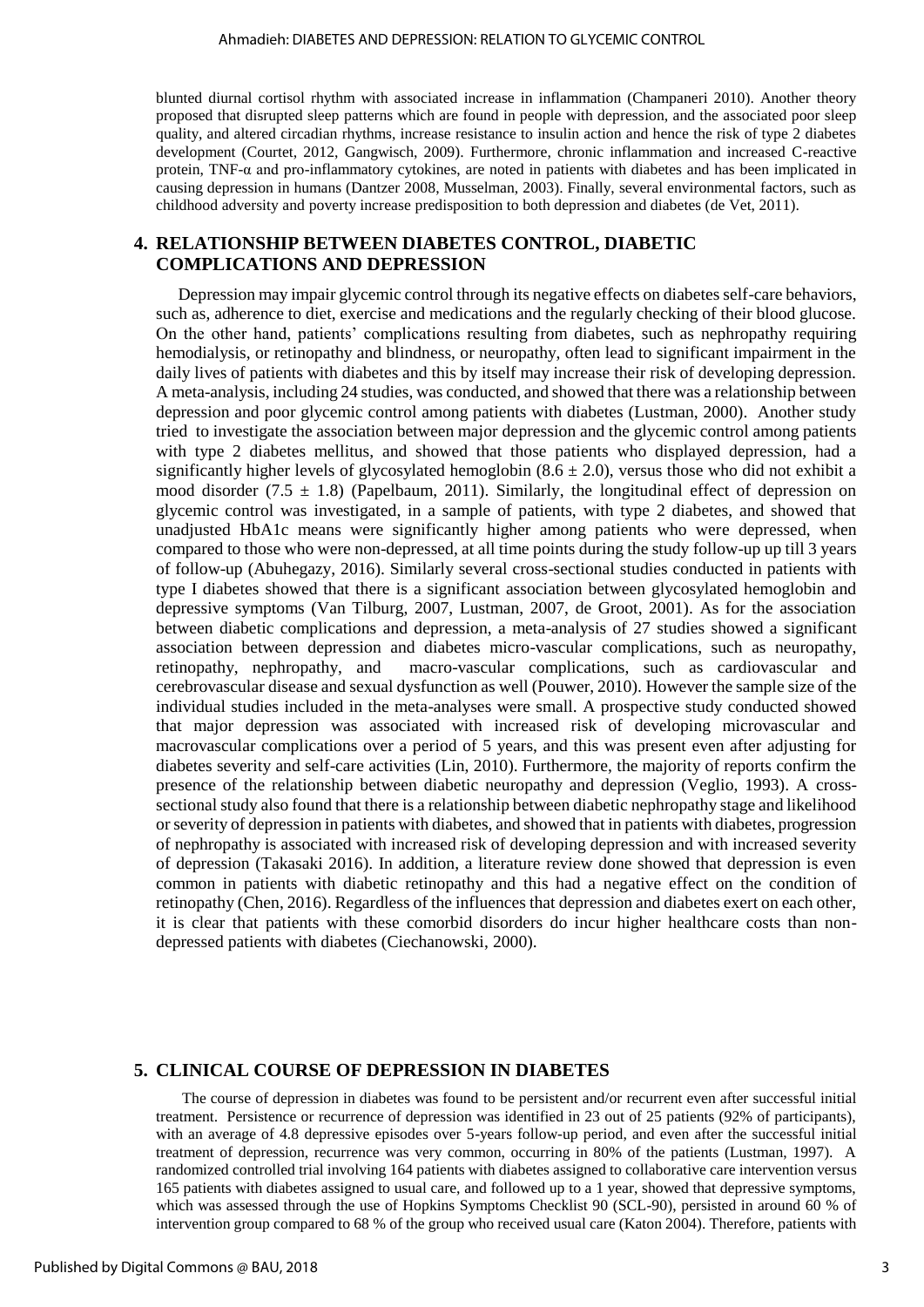diabetes and history of depressive episode are at high risk of having a relapse, especially when they are faced with stressor, being health-related or psychosocial.

#### **6. TREATMENT OF DEPRESSION IN DIABETES**

There are three broad categories to treat depression in diabetes and these include diabetes self-management education, psychotherapy and pharmacotherapy. A meta-analyses was conducted including 14 RCTs of patients with diabetes and depression, 6 studies utilized pharmacotherapy, 5 utilized psychotherapy, 3 studies combined psychotherapy and a moderate (-0.512) overall effect size was identified which was large (-0.581) for psychotherapeutic interventions combined with educational interventions concerning diabetes self-care and moderate (-0.467) for pharmacological interventions (van der Feltz-Cornelis 2010). Psychotherapy or pharmacological therapy combined with psychoeducation and psychosocial interventions yield beneficial results, and diabetes management and glycemic control is of importance as well (Simon, 2007, van der Feltz-Cornelis 2010).

#### **7. CONCLUSIONS**

a- Depression is highly prevalent, persistent and recurrent in patients with diabetes. The link between depression and diabetes is better understood nowadays.

b- Patients with higher glycosylated hemoglobin or having complications of diabetes are more likely to have associated depression and worse quality of life. American Diabetes Association currently recommends that patients with DM, especially those with poor glycemic control, should be screened for depression.

 c- Concerning management of patients with diabetes and depression psychotherapy or pharmacological treatment combined with psychoeducation and psychosocial interventions seem to be cost-effective.

#### **REFERENCES**

- American Diabetes Association. Standards of medical care in diabetes-2013. *Diabetes Care.* (2013): S11–S63.
- Gorsuch, A., Spencer, K., Lister, J., McNally, J., Dean, B., Bottazzo, G., Cudworth, A. (1981). Evidence for a long prediabetic period in type 1 (insulin-dependent) diabetes mellitus. *Lancet.* 2(8260- 61), 1363-1365.
- Knip, M., Siljander, H. (2008). Autoimmune mechanisms in type 1 diabetes. *Autoimmunity Rev.* 7(7), 550-557.
- Scheen, A.J. (2003). Pathophysiology of type 2 diabetes. Acta Clin Belg. 58(6), 335-41.
- Kampmann, U., Madsen, L.R., Skajaa, G.O., Iversen, D.S., Moeller, N., Ovesen, P. (2015). Gestational diabetes: A clinical update. *World J Diabetes*. 6(8), 1065–1072.
- Johnson, J., Weissman, M.M., Klerman, G.L. (1992). Service utilization and social morbidity associated with depressive symptoms in the community. *JAMA* 267 (11), 1478-1483, [10.1001/jama.1992.03480110054033.](https://doi.org/10.1001/jama.1992.03480110054033)
- American Psychiatric Association (2013) Diagnostic and statistical manual of mental disorders (DSM-5®) American Psychiatric Pub.
- Fekadu, N., Shibeshi, W., Engidawork, E. (2017). Major Depressive Disorder: Pathophysiology and Clinical Management. *Journal of Depression and Anxiety*. 6(1).
- Anderson, R.J., Freedland, K.E., Clouse, R.E., Lustman, P.J. (2001). The prevalence of comorbid depression in adults with diabetes: a meta-analysis. *Diabetes Care*. 24(6),1069-78.
- Nouwen, A., Winkley, K., Twisk, J., Lloyd, C.E., Peyrot, M., Ismail, K., Pouwer, F. (2010). European Depression in Diabetes (EDID) Research Consortium. Type 2 diabetes mellitus as a risk factor for the onset of depression: a systematic review and meta-analysis. *Diabetologia.* 53(12),2480-6.
- Holt, R.I., Katon, W.J. (2012). Dialogue on Diabetes and Depression: Dealing with the double burden of co-morbidity. *J Affect Disord*. 142 Suppl(S1-S3).
- Reynolds, K.A., Helgeson, V.S. (2011). Children with diabetes compared to peers: depressed? Distressed? A meta-analytic review. *Ann Behav Med.* 42(1), 29-41.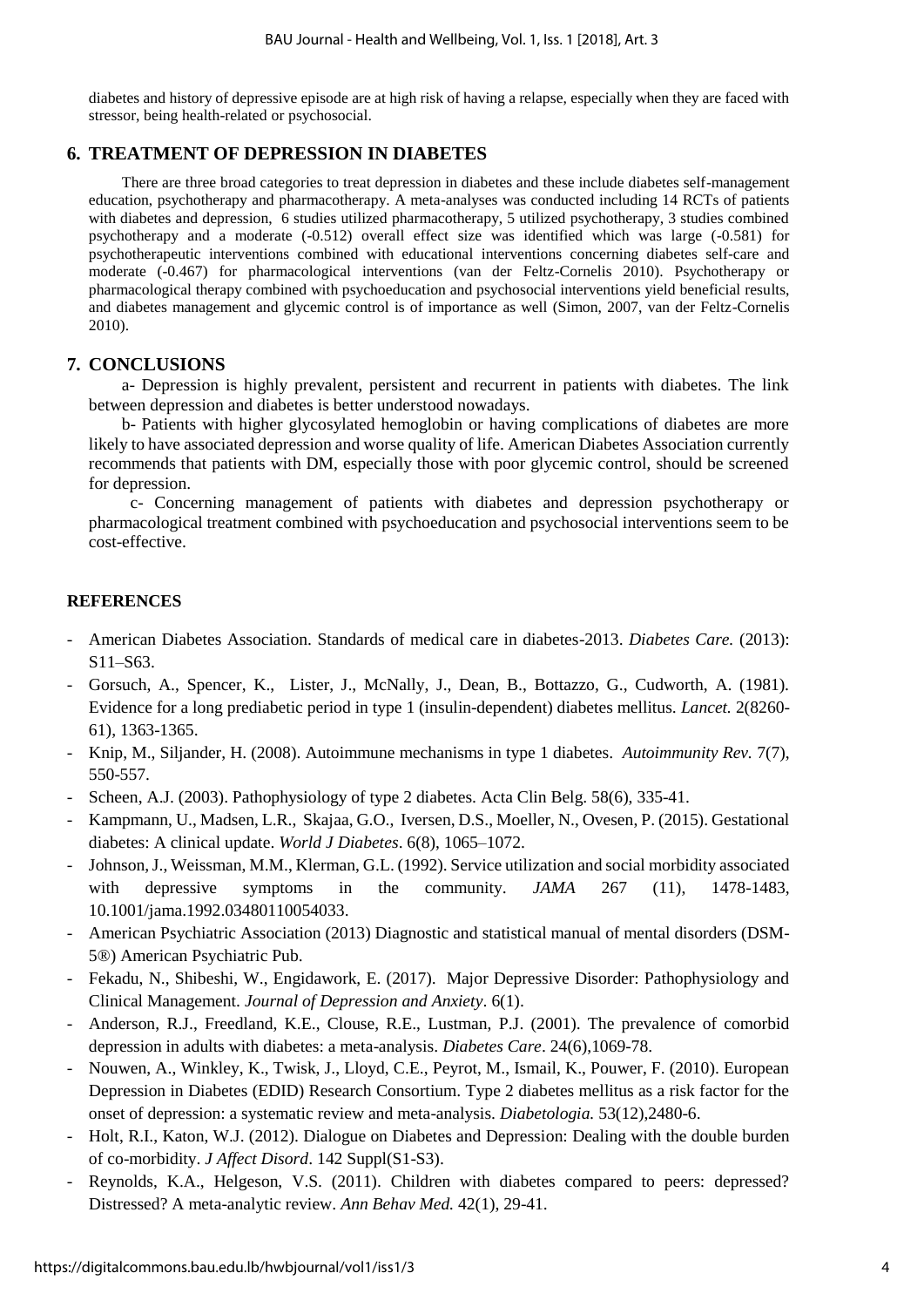- Mezuk, B., Eaton, W.W., Albrecht, S., Golden, S.H. (2008). Depression and type 2 diabetes over the lifespan: a meta-analysis. *Diabetes Care.* 31(12), 2383-90.
- Golden, S.H., Lazo, M., Carnethon, M., Bertoni, A.G., Schreiner, P.J., Diez Roux, A.V., Lee, H.B., Lyketsos, C. (2008). Examining a bidirectional association between depressive symptoms and diabetes*. JAMA*. 299(23),2751-9.
- Kawakami, N., Takatsuka, N., Shimizu, H., Ishibashi, H. (1999). Depressive symptoms and occurrence of type 2 diabetes among Japanese men. *Diabetes Care* 22(7), 1071–1076.
- Holt, R.I., de Groot. M, Golden, S.H. (2014). Diabetes and Depression. *[Curr Diab Rep](https://www.ncbi.nlm.nih.gov/entrez/eutils/elink.fcgi?dbfrom=pubmed&retmode=ref&cmd=prlinks&id=24743941)* 14(6), 491.
- Barnard, K., Peveler, R.C., Holt, R.I. (2013) Antidepressant medication as a risk factor for type 2 diabetes and impaired glucose regulation: systematic review. *Diabetes Care.* 36(10),3337-45.
- Bhattacharjee, S., Bhattacharya, R., Kelley, G.A., Sambamoorthi, U. (2013). Antidepressant use and new-onset diabetes: a systematic review and meta-analysis. *Diabetes Metab. Res. Rev.* 29(4), 273–284.
- Lyoo, I.K., Yoon, S.J., Musen, G., Simonson, D.C., Weinger, K., Bolo, N., Ryan, C.M., Kim, J.E., Renshaw, P.F., Jacobson, A.M. (2009). Altered prefrontal glutamate-glutamine-gamma-aminobutyric acid levels and relation to low cognitive performance and depressive symptoms in type 1 diabetes mellitus. *Arch Gen Psychiatry.* 66(8),878-87.
- Champaneri, S., Wand, G.S., Malhotra, S.S., Casagrande, S.S., Golden, S.H. (2010). Biological basis of depression in adults with diabetes. *Curr Diab Rep.* 10(6), 396-405.
- Courtet, P., Olié, E. (2012). Circadian dimension and severity of depression. Eur *Neuropsychopharmacol.* 22 Suppl 3(S476-81).
- Gangwisch, J.E. (2009) Epidemiological evidence for the links between sleep, circadian rhythms and metabolism.*Obes Rev.* 10 Suppl 2, 37-45.
- Dantzer, R., O'Connor, J.C., Freund, G.G., Johnson, R.W., Kelley, K.W. (2008). From inflammation to sickness and depression: when the immune system subjugates the brain. *Nat Rev Neurosci.* 9(1),46-56.
- Musselman, D.L., Betan, E., Larsen, H., Phillips, L.S. (2003). Relationship of depression to diabetes types 1 and 2: epidemiology, biology, and treatment.Biol Psychiatry. 54(3),317-29.
- de Vet, E., de Ridder, D.T., de Wit, J.B. (2011). Environmental correlates of physical activity and dietary behaviours among young people: a systematic review of reviews. *Obes Rev.* 2011 12(5), e130- 42.
- Lustman, P.J., Anderson, R.J., Freedland, K.E., de Groot, M., Carney, R.M., Clouse, R.E. (2000). Depression and poor glycemic control: a meta-analytic review of the literature. *[Diabetes Care.](https://www.ncbi.nlm.nih.gov/pubmed/10895843)* 23(7), 934-42.
- Papelbaum, M., Moreira, R.O., Coutinho, W., Kupfer, R., Zagury, L., Freitas, S., Appolinário, J.C. (2011). Depression, glycemic control and type 2 diabetes. *Diabetology & Metabolic Syndrome* 3,26.
- Abuhegazy, H., Elkeshishi, H., Kamel, A., Ismail, A., Sherra, K., Saleh, N., Azim, K.A., Mokhtar, D. (2016). Longitudinal effect of depression on glycemic control in patients with type 2 diabetes: A 3 years prospective study*. [European Psychiatry](https://www.sciencedirect.com/science/journal/09249338)* 33, S404-S405.
- Van Tilburg, M.A., McCaskill, C.C., Lane, J.D., Edwards, C.L., Bethel, A., Feinglos, M.N., Surwit, R.S. (2001). Depressed mood is a factor in glycemic control in type 1 diabetes. *Psychosom Med*. 63(4),551-5.
- Lustman, P.J., Clouse, R.E. (2007). Depression in diabetes: the chicken or the egg? *Psychosom Med*. 69(4), 297-9.
- de Groot, M., Anderson, R., Freedland, K.E., Clouse, R.E., Lustman, P.J. (2001). Association of depression and diabetes complications: a meta-analysis. *Psychosom Med* 63, 619– 630.
- Pouwer, F., Geelhoed-Duijvestijn, P.H., Tack, C.J., Bazelmans, E., Beekman, A.J., Heine, R.J., Snoek, F.J. (2010). Prevalence of comorbid depression is high in out-patients with Type 1 or Type 2 diabetes mellitus. Results from three out-patient clinics in the Netherlands. *Diabet Med.* 27(2), 217-24.
- Lin, E.H.B., Rutter, C.M., Katon, W., Heckbert, S.R., Ciechanowski, P., Oliver, M.M., Ludman, E.J., Young, B.A., Williams, L.H., McCulloch, D.K., Korff, M.V. (2010). Depression and Advanced Complications of Diabetes A prospective cohort study. *Diabetes Care* 33(2), 264-269. [https://doi.org/10.2337/dc09-1068.](https://doi.org/10.2337/dc09-1068)